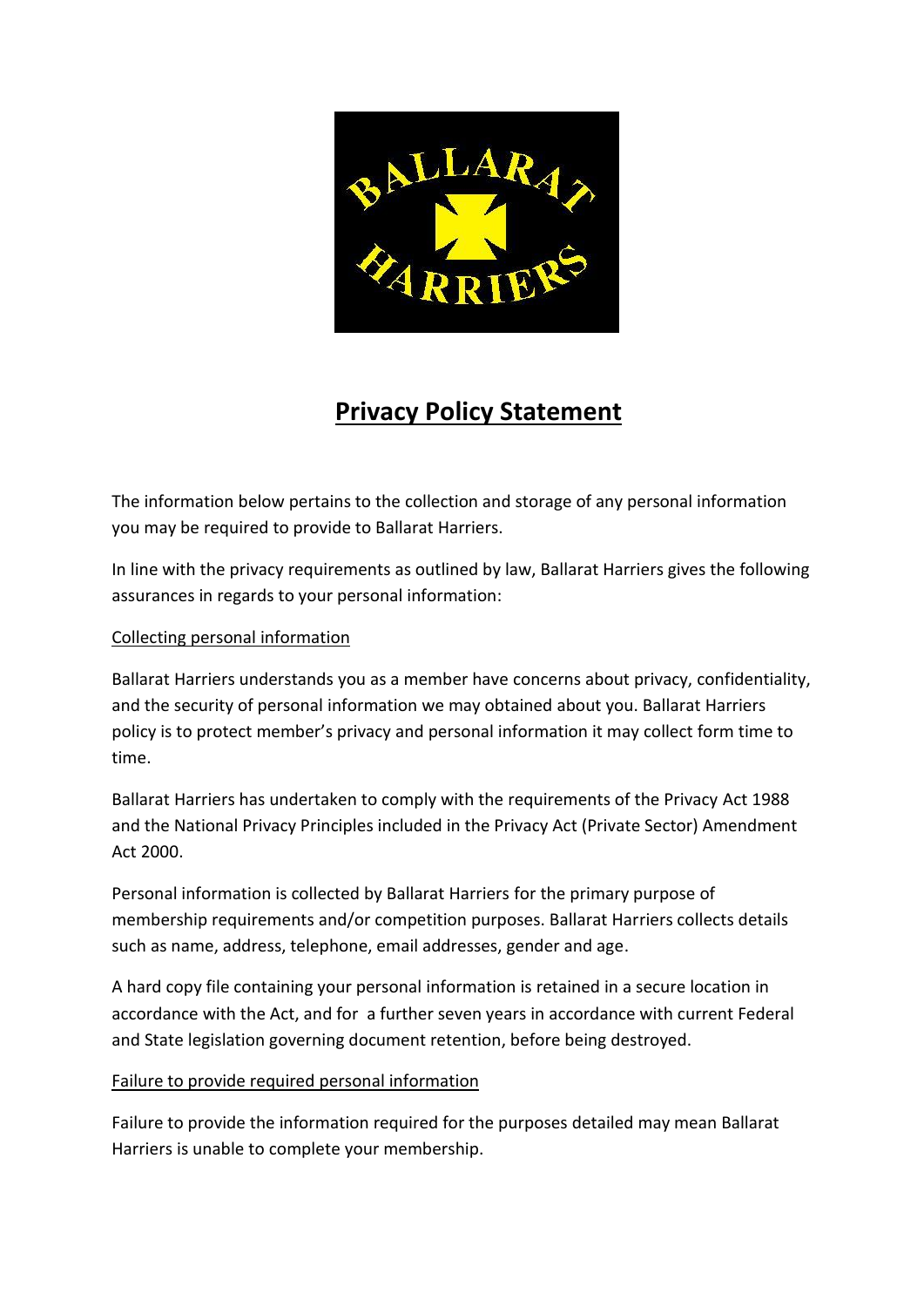## Securing personal information

To prevent any unauthorised access to your information Ballarat Harriers has installed password protection processes on computer network where your data is stored.

Only Committee members have access to the data file information; hard copies are stored off site in secured areas.

## Disclosure of personal information

Your personal information will only be used or disclosed by Ballarat Harriers as allowed by the Privacy Act 1988 and the National Privacy Principles included in the Privacy Amendment (Private Sector) Act 200.

To facilitate Ballarat Harriers delivering better services and benefits to its members, personal information collected may be shared with other organisations, including Ballarat Regional Athletics Competition, and Athletics Victoria.

Further, to conduct our operations, Ballarat Harriers occasionally engages independent operators and parties; accordingly, some of this information may be disclosed to:

- Enable mail contractors to deliver documents and communications to members;
- Officers of a government law enforcement agency in connection with the lawful performance of their duty;
- A debt collection agency for financial default purposes;
- Send direct mail to members with new of special offers o the availability of new products or services.

# Withdrawing consent for disclosure of information

If you do not consent to any of the disclosures above please advise Ballarat Harriers in writing.

We will then ensure your personal information is not used for this purpose. This exemption cannot apply where Ballarat Harriers is required by law to provide such disclosure. If you do not object to the uses or disclosures a stated above, Ballarat Harriers will accept this as having received your express consent.

## Accessing personal information

Members may, upon written request, access their own personal information which Ballarat Harriers had obtained from membership application forms and the related product or service forms it currently holds.